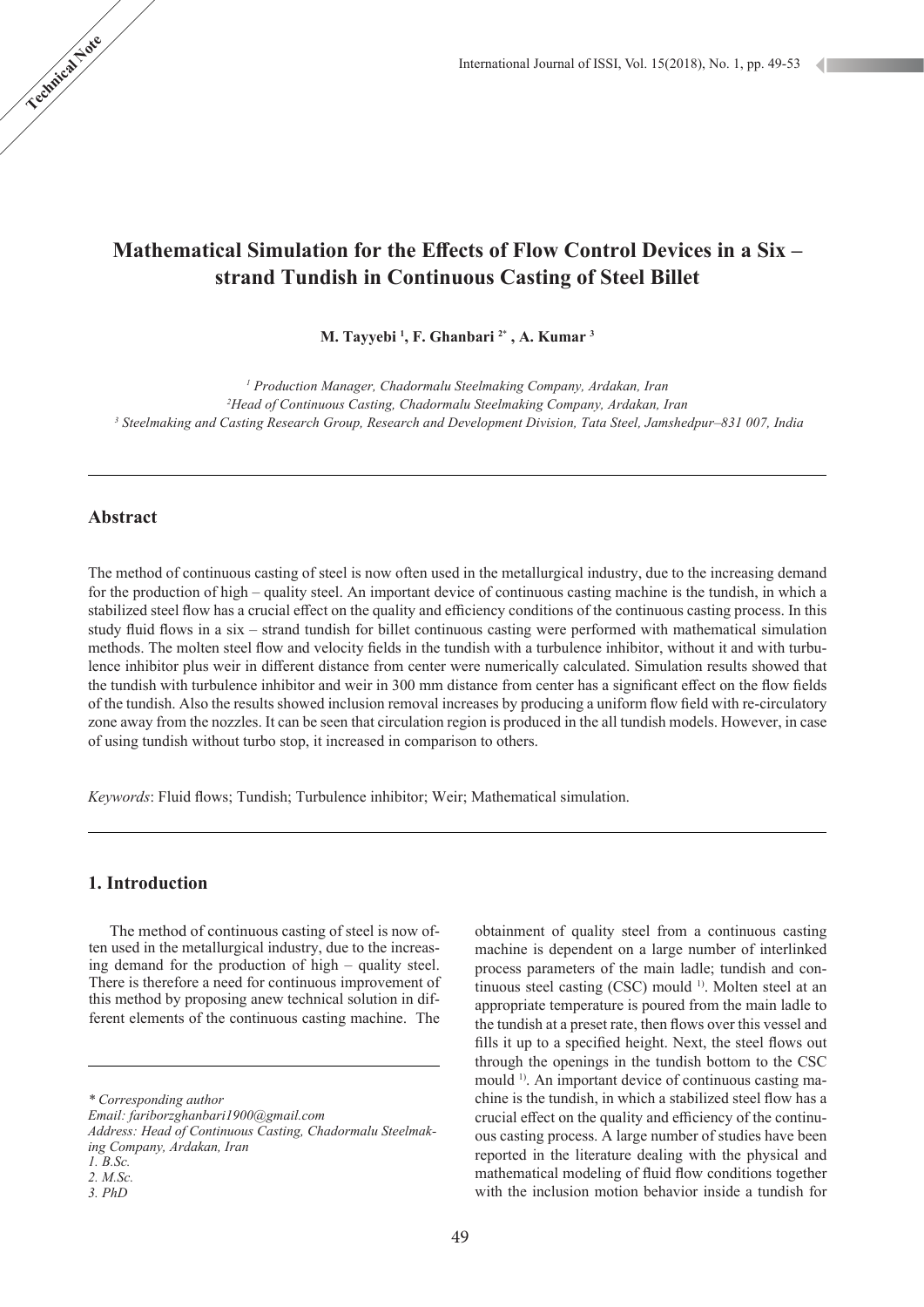different tundish geometries and flow conditions. Kumar et al. simulated fluid flow and residence time distribution in a four – strand tundish for enhancing inclusion removal. They concluded that the use of dam eliminated the short – circuiting phenomenon in the tundish  $^{2}$ . Zhang et al. studied three-dimensional fluid flow in a single-strand tundish using three models, viz., and floatation to the free surface, collision and coalescence of inclusion and adhesion to the lining of solid surface. With the help of water models, it was concluded that collision of inclusion and adhesion to lining were also the major source of inclusion removal and employing flow modifiers favors the inclusion removal <sup>3)</sup>. Morales et al. used water modeling and mathematical simulation techniques to study the effect of turbulence inhibitors in a multi-strand bloom caster tundish and concluded that turbulence inhibitors together with a pair of dams provided better performance as compared to the complex furniture employed in a tundish 4). Kim constructed a full scale model of a delta shape four-strand tundish and observed that about 99% of inclusions above 150 μm size were separated by the flow modifiers <sup>5)</sup>. Tripathi and Ajmani modeled a curved shaped six-strand tundish using RTD (residence time distribution) plots. They confirmed that a curve shaped tundish provided better flow characteristics comparing to a delta shaped tundish <sup>6)</sup>. Lei and He developed a three dimensional mathematical model to predict the dynamic growth of alumina inclusions in a continuous caster. They found that large inclusions have good chance to trap other inclusions 7). Zhang used the k-ε model of turbulence together by the use of both the stochastic and non-stochastic models to simulate fluid flow in a single strand tundish <sup>8)</sup>. He concluded that the non-stochastic model was not accurate for predicting the inclusion motion and concluded that analyzing the residence time of the particle in molten steel was not so meaningful for studying the behavior of inclusions inside the tundish. Gang et al. showed with their RTD curves, inclusion separation, and streamline experiment, that the tundish having weirs and turbulence inhibitor, produces a large effect on the flow field and the inclusion separation <sup>9)</sup>. Zhang et al. studied the removal efficiency of inclusion in a tundish using gas bubbles. Their result showed that for large particle, bubbling the removal did not change much but it had a strong impact on smaller particles <sup>10</sup>. The purpose of the present study is to determine the influence of flow control devices of tundish. The commercial CFD software "FLUENT" was used for the mathematical simulation. The flow characteristic of the molten steel was determined by the flow control devices. Moreover, the velocity fields were discussed in the numerical modeling.

## **2. Experimental 2. 1. Mathematical modeling**

The tundish considered in the present study is shown in Fig. 1. Half of the tundish is shown because of the symmetry relative to the transverse plane passing through

the inlet. The detailed constructional parameters are represented in Fig. 1. The inlet and outlet diameters of the gate are taken as 60 mm and 18.5 mm, respectively. Five types of tundish are considered in this study: 1- without turbo stopper, 2- with turbo stopper, 3- with turbo stopper and a weir with 100 mm distance from center, 4- with turbo stopper and a weir with 200 mm distance from center and, 5- turbo stopper and a weir with 300 mm distance from center. The values of the properties of liquid steel are shown in Table 1.



Fig. 1. Geometry of six-strand tundish considered in the present study.

Table 1. The values of the properties of liquid steel.

| Specific density     | $7200 \text{ kg/m}^3$  |
|----------------------|------------------------|
| Specific heat        | $821$ j/kg.k           |
| Thermal conductivity | $30.5 \text{ w/m.k}$   |
| Viscosity            | $0.007 \text{ kg/m.s}$ |

## **2. 2. Model formulation**

The commercial CFD package "FLUENT" was used to predict the flow field prevalent in the tundish in a steady state. The following assumptions were made:

a) Cartesian coordinate system in two dimensions has been used to represent the tundish geometry.

b) Flow has been assumed to be dynamically steady and two – dimensional.

c) Flow is turbulent throughout the tundish.

The associated governing equations (continuity, momentum and turbulence equations) can be written in Cartesian coordinate system  $(x, y, and z)$  under a steady state condition.

### **2. 3. Equation of continuity**

$$
\frac{\partial}{\partial x}(pu) + \frac{\partial}{\partial y}(pv) + \frac{\partial}{\partial z}(pw) = 0
$$
 Eq. (1)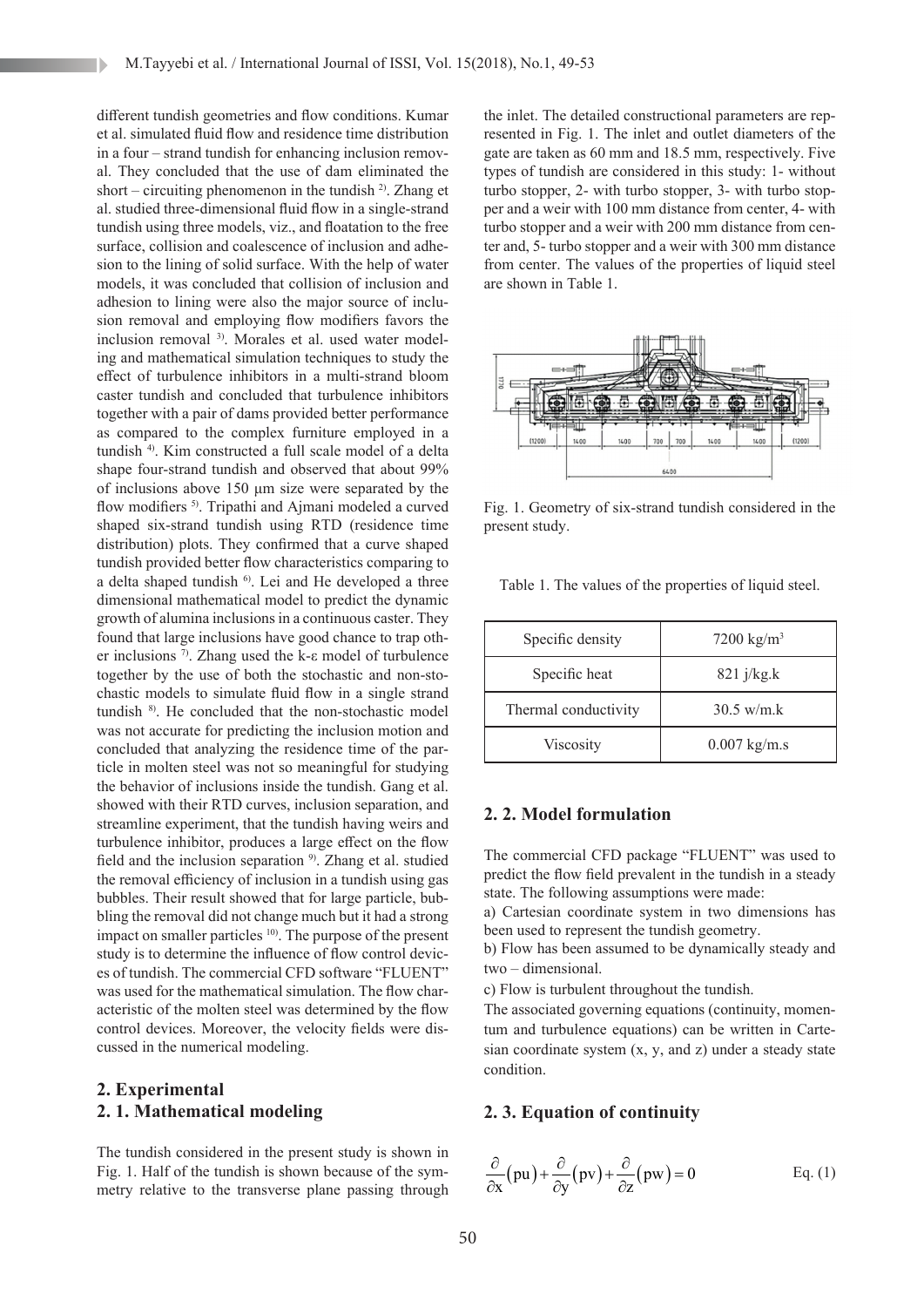#### **2. 4. Equations of Momentum**

• X- Momentum

$$
\frac{\partial}{\partial x}(puu) + \frac{\partial}{\partial y}(puv) + \frac{\partial}{\partial z}(puw) = -\frac{\partial p}{\partial x} + \frac{\partial}{\partial x}\left(\mu_{\text{eff}}\frac{\partial u}{\partial x}\right) + \frac{\partial}{\partial y}\left(\mu_{\text{eff}}\frac{\partial u}{\partial y}\right) + \frac{\partial}{\partial z}\left(\mu_{\text{eff}}\frac{\partial u}{\partial z}\right) + \frac{\partial}{\partial x}\left(\mu_{\text{T}}\frac{\partial u}{\partial x}\right) + \frac{\partial}{\partial y}\left(\mu_{\text{T}}\frac{\partial v}{\partial x}\right) + \frac{\partial}{\partial z}\left(\mu_{\text{T}}\frac{\partial v}{\partial x}\right) = Eq. (2)
$$

• Y- Momentum

$$
\frac{\partial}{\partial x}(puv) + \frac{\partial}{\partial y}(pvv) + \frac{\partial}{\partial z}(pvw) = -\frac{\partial p}{\partial y} + \frac{\partial}{\partial x}\left(\mu_{eff} \frac{\partial v}{\partial x}\right) + \frac{\partial}{\partial y}\left(\mu_{eff} \frac{\partial v}{\partial y}\right) + \frac{\partial}{\partial z}\left(\mu_{eff} \frac{\partial v}{\partial z}\right) + \frac{\partial}{\partial x}\left(\mu_{T} \frac{\partial u}{\partial x}\right) + \frac{\partial}{\partial y}\left(\mu_{T} \frac{\partial v}{\partial y}\right) + \frac{\partial}{\partial z}\left(\mu_{T} \frac{\partial w}{\partial y}\right)
$$
 Eq. (3)

#### • Z-Momentum

$$
\frac{\partial}{\partial x}\left(puw\right) + \frac{\partial}{\partial y}\left(pvw\right) + \frac{\partial}{\partial z}\left(pww\right) = -\frac{\partial p}{\partial z} + \frac{\partial}{\partial x}\left(\mu_{\text{eff}}\frac{\partial w}{\partial x}\right) + \frac{\partial}{\partial y}\left(\mu_{\text{eff}}\frac{\partial w}{\partial y}\right) + \frac{\partial}{\partial z}\left(\mu_{\text{eff}}\frac{\partial w}{\partial z}\right) + \frac{\partial}{\partial x}\left(\mu_{\text{T}}\frac{\partial u}{\partial z}\right) + \frac{\partial}{\partial y}\left(\mu_{\text{T}}\frac{\partial w}{\partial z}\right) + \frac{\partial}{\partial z}\left(\mu_{\text{T}}\frac{\partial w}{\partial z}\right) = \text{Eq. (4)}
$$

Eqs. (2) to (4) are called Reynolds-averaged Navier-Stokes (RANS).

## **2. 5. Standard coefficient k-ε model.**

 The standard coefficient k-ε model is a semi empirical model based on a modeled transport equations for the isotropic turbulence kinetic energy ( $k = \frac{3}{2} \left(\overline{U}^2\right)$ ) and its dissipation rate ( $\varepsilon = -dk/dt$ ). The turbulence kinetic energy and its rate of dissipation are obtained from the following transport equations:

• Conservation equations for the turbulence kinetic energy:

$$
\frac{\partial}{\partial x} \left( \text{puk} \right) + \frac{\partial}{\partial y} \left( \text{pvk} \right) + \frac{\partial}{\partial z} \left( \text{pwk} \right) = \frac{\partial}{\partial x} \left( \frac{\mu_{\text{eff}}}{\sigma_k} + \frac{\partial k}{\partial x} \right) +
$$

$$
\frac{\partial}{\partial y} \left( \frac{\mu_{\text{eff}}}{\sigma_k} + \frac{\partial k}{\partial y} \right) + \frac{\partial}{\partial z} \left( \frac{\mu_{\text{eff}}}{\sigma_k} + \frac{\partial k}{\partial z} \right) + G_K - \rho, \qquad \text{Eq. (5)}
$$

• Conservation equations for the dissipation rate of turbulence kinetic energy:

$$
\frac{\partial}{\partial x} \left( \text{pue} \right) + \frac{\partial}{\partial y} \left( \text{pve} \right) + \frac{\partial}{\partial z} \left( \text{pwe} \right) = \frac{\partial}{\partial x} \left( \frac{\mu_{\text{eff}}}{\sigma_{\epsilon}} + \frac{\partial \epsilon}{\partial x} \right) + \n\frac{\partial}{\partial y} \left( \frac{\mu_{\text{eff}}}{\sigma_{\epsilon}} + \frac{\partial \epsilon}{\partial y} \right) + \frac{\partial}{\partial z} \left( \frac{\mu_{\text{eff}}}{\sigma_{\epsilon}} + \frac{\partial \epsilon}{\partial z} \right) + \frac{1}{k} \left( C_1 \epsilon G_K - C_2 \rho \epsilon^2 \right) \n\text{Eq. (6)}
$$

 In these equations, Gk represents the generation of turbulence kinetic energy due to the mean velocity gradients and can be expressed as:

The turbulent viscosity,  $\mu_{\rm T}$  is computed by combining k and ε as follows:

 $C_1, C_2, C_\mu, \sigma_k$  and  $\sigma_k$  are the five empirical constants of the k-ε model. The standard values of these constants are 1.43, 1.92, 0.09, 1 and 1.3 respectively.

#### **2. 6. Boundary conditions**

 The flow was assumed steady and incompressible with no entrainments of air and gas by the incoming metal stream. The surface of the tundish was considered flat. The velocity at the inlet gate was taken 1.2 m/s with the turbulence intensity of 5%. The wall functions were employed to obtain the values of k and ε, wall shear stress, and all the velocity components parallel to the boundary at the first computational grid point adjacent to the wall. The top surface of the liquid steel was assumed free with the zero shear stress. Also, the velocity inlet and pressure outlet boundary conditions were assumed for inlet gate and all outlet strands respectively. A simple algorithm was used for the pressure – velocity coupling and quick scheme was used for the discretization of momentum, energy, turbulent kinetic energy and turbulent dissipation rate equations.

#### **3. Results**

 Tundish without turbo stopper is shown in Fig. 2. As can be seen the turbulence intensity of molten steel in the center of tundish and in the tundish impact area where the steel pours is very high. Turbulence of steel is very high under this condition and on contrary, it was an ideal condition for continuous casting. It means that the laminar flow of molten steel is better than the turbulence flow from point of casting. On the other hand, the chance of inclusions entrance from tundish to the mold goes up when the molten steel flow is turbulent. These factors make the use of a tundish without flow control devices in not appropriate. A tundish with turbo stop is shown in Fig. 3. As can be seen the turbulence intensity of molten steel is better especially in the center of tundish where metal pours. Consequently, the flow condition of molten steel is better compared to the former case that had much more turbulence. Generally using turbo stop more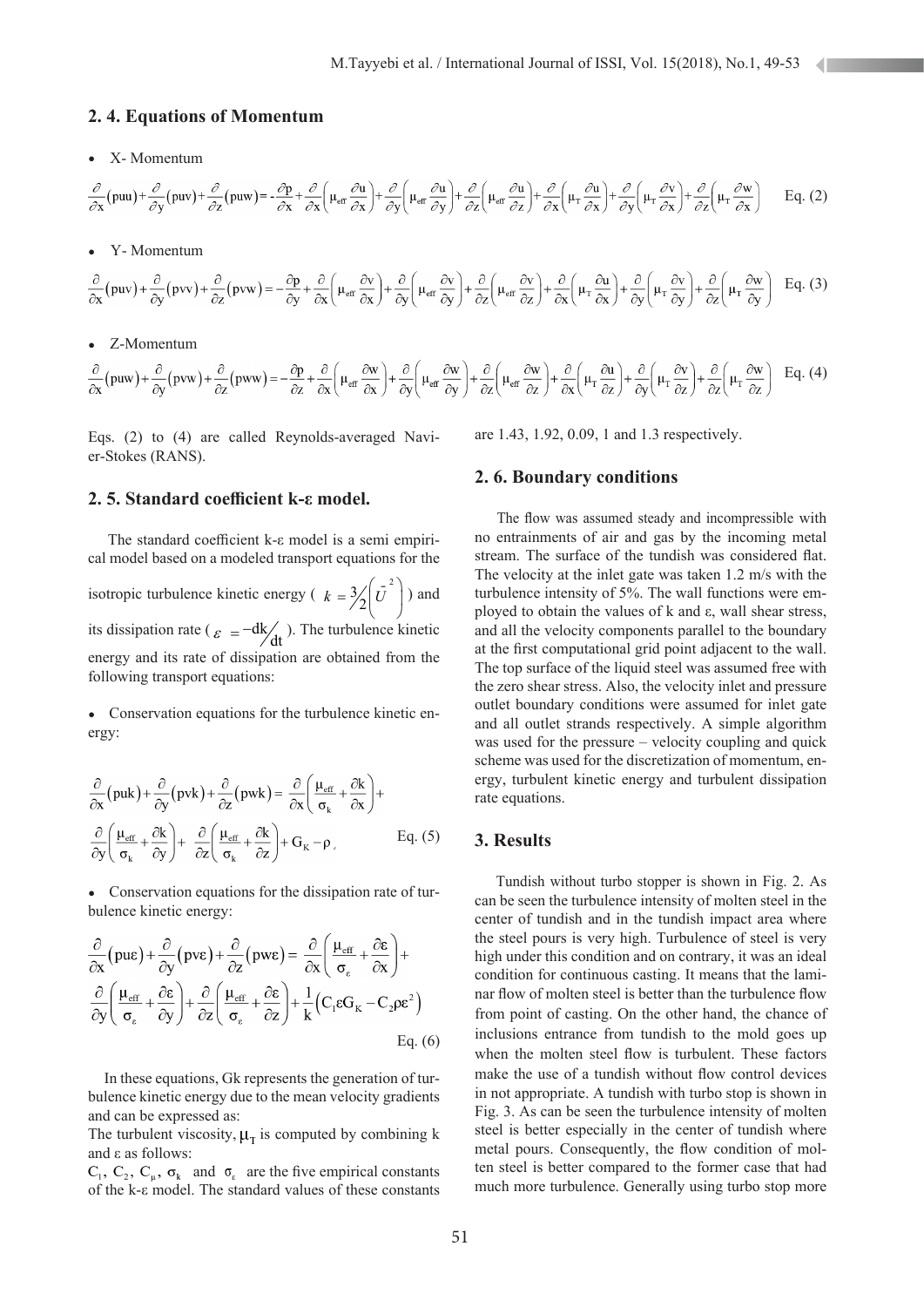

Fig. 2. Field of liquid steel flow in the tundish without any control device.



Fig. 3. Field of liquid steel flow in the tundish with turbo stop.



 Fig. 4. Field of liquid steel flow in the tundish with turbo stop and a weir with 100 mm distance from center of tundish.



Fig. 5. Field of liquid steel flow in the tundish with turbo stop and a weir with 200 mm distance from center of tundish.



Fig. 6. Field of liquid steel flow in the tundish with turbo stop and a weir with 300 mm distance from center of tundish.

than the flow control makes a resistant area in where the molten metal pours. Figs. 4, 5 and 6 show tundish with turbo stop and weir in 3 cases of 100 mm, 200 mm and 300 mm distance from center. As can be seen, the minimum turbulence intensity is shown in Fig. 6. In real by increasing the distance of weir from 100 mm to 300 mm the turbulence intensity has been decreased and this is because of the growth of weir operation area. As can be



Fig. 7. Velocity vectors distribution of steel flow in the tundish: a) without control device. b) With turbo stop. c) With turbo stop and a weir with 100 mm distance from center. d) With turbo stop and a weir with 200 mm distance from center. e) With turbo stop and a weir with 300 mm distance from center.